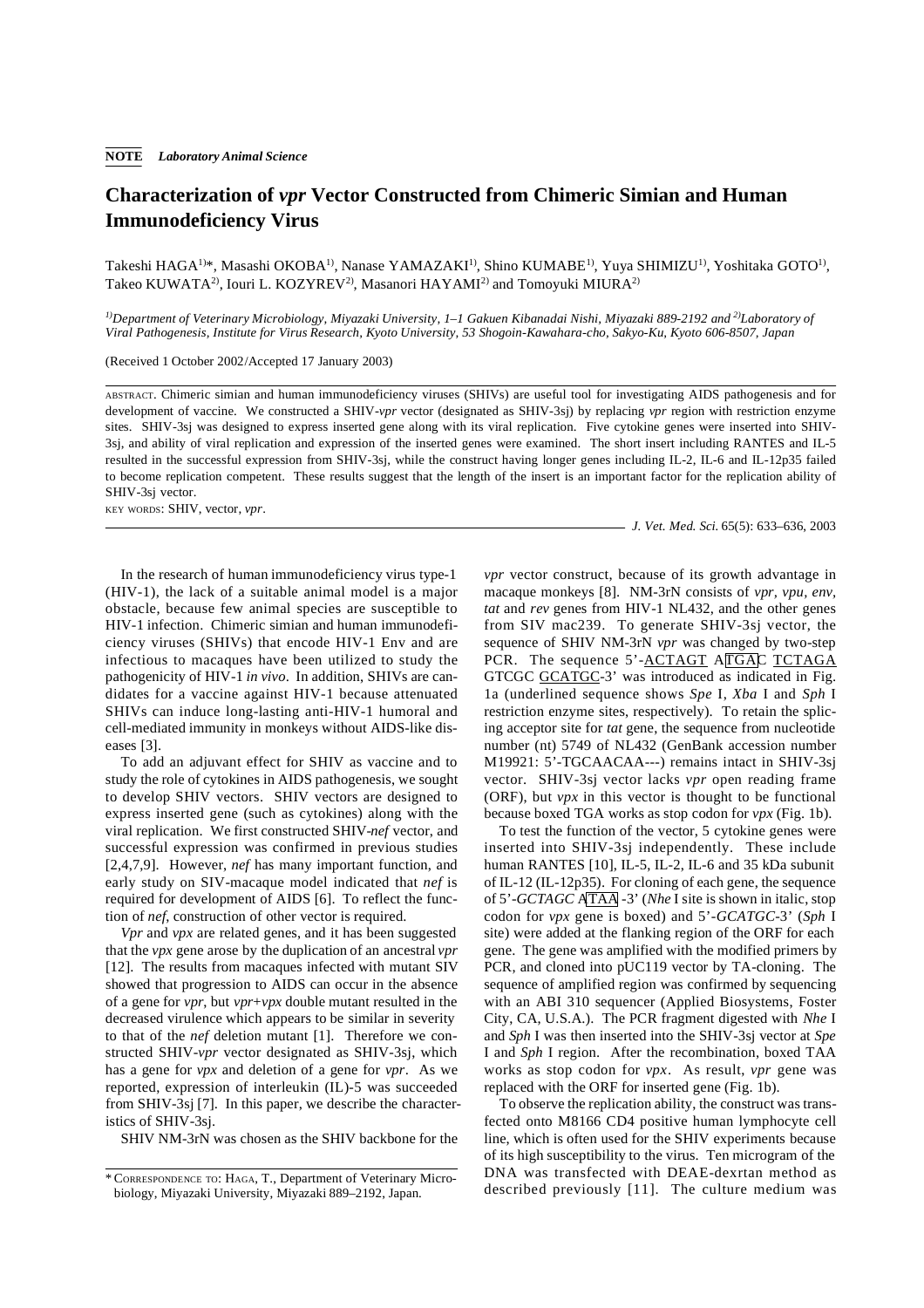$a)$ 



Fig. 1. Genetic structure of SHIV-3sj and insert. a) Genetic structure of SHIV-3sj. Black and white regions indicate the sequences derived from HIV-1NL432 (GenBank accession number: M19921) and SIVmac239 (GenBank accession number: M33262), respectively. *Vpr* region was replaced with the sequence as indicated including *Spe* I, *Xba* I and *Sph* I sites. b) Sequence around the junction region of SHIV-3sj vector and the insert. The boxed sequence indicates either start or stop codon for the open reading frame (ORF). The underlined sequence indicates ORF. Italic indicates restriction enzyme site as shown below the sequence. (i) NM-3rN: the p arental SHIV of SHIV-3sj vector. (ii) SHIV-3sj: *vpr* vector described in this paper. (iii) flanking region of the ORF of the gene for insertion. In this figure, RANTES is shown as an example. (iv) SHIV3sj-RANTES: recombinant between SHIV-3sj and RANTES. RANTES ORF is inserted into the SHIV-3sj vector.

changed every 3 days, and the transfected cells were observed. Viral replication was monitored by virion-associated reverse transcriptase (RT) activity as described previously [13]. When infectious virus was recovered from the

transfected cells, cell-free viral stock was made as described previously [2]. To investigate the kinetics of viral replication and expression of the inserted gene, M8166 cells were infected with the stock virus, and culture supernatant was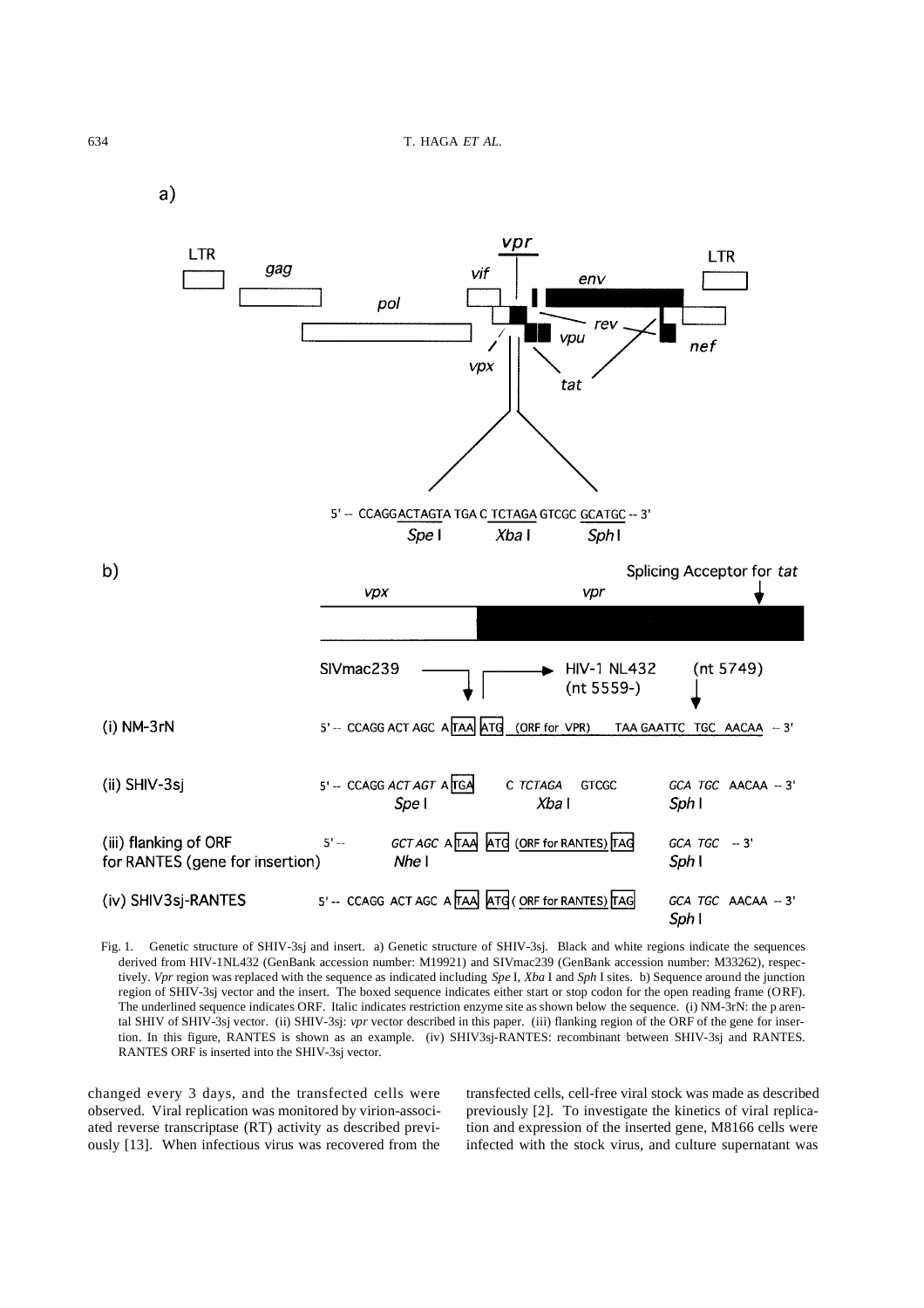|                                                                  | Table 1.                                                 |  |  | Summary of relationship among the genes inserted to |  |  |  |  |  |                              |  |
|------------------------------------------------------------------|----------------------------------------------------------|--|--|-----------------------------------------------------|--|--|--|--|--|------------------------------|--|
| SHIV-3sj, length of the open reading frame (ORF) for the insert, |                                                          |  |  |                                                     |  |  |  |  |  |                              |  |
|                                                                  | ability of viral replication, and expression of the gene |  |  |                                                     |  |  |  |  |  |                              |  |
|                                                                  |                                                          |  |  | Incorted Gana I anoth of $\triangle$                |  |  |  |  |  | Viral Penlication Expression |  |

|               | Inserted Gene Length of ORF | Viral Replication Expression |                   |
|---------------|-----------------------------|------------------------------|-------------------|
| <b>RANTES</b> | $276$ bp                    | $\pm$                        |                   |
| IL-5          | 399 bp                      | $+$ <sup>a)</sup>            | $+$ <sup>a)</sup> |
| $II - 2$      | 462 bp                      |                              |                   |
| IL-6          | 639 bp                      |                              |                   |
| IL-12 p35     | 762 bp                      |                              |                   |

a) reported in ref.7.



Fig. 2. Kinetics of virus replication and RANTES production of SHIV3sj-RANTES  $(-)$  and SHIV-3sj  $(- - )$  in M8166 human CD4 positive T cell line. Viral replication was monitored by RT activity from the supernatant of SHIV3sj-RANTES (●) or SHIV-3sj (■) -infected cells. RANTES production was detected by ELISA from the supernatant of SHIV3sj-RANTES ( $\circ$ ) or SHIV-3sj ( $\Box$ ) -infected cells. The unit for RT activity is PSL-BG, photostimulated luminescence minus background (FLA-3000, Fuji Film, Japan). The unit for RANTES (*n*g/m*l*) was calculated on the basis of the standard provided in the ELISA kit (R&D, Minneapolis, MN, U.S.A.).

collected every 3 days. Samples were subjected for RT assay and for ELISA as described previously [2].

Infectious virus was recovered from the cells transfected with SHIV3sj-RANTES, as well as SHIV3sj-IL5, which was previously reported [7]. However, in the cases of SHIV3sj-IL2, SHIV3sj-IL6 and SHIV3sj-IL12p35, neither cytopathic effect of the cells was observed nor RT activity in the culture supernatant was detected until at least 20 days after the transfection.

Since the infectious virus was recovered from the cells transfected with SHIV3sj-RANTES, cell-free virus stock was prepared, and the kinetics of viral replication and RANTES expression was studied. The growth kinetics of SHIV3sj-RANTES was similar to that of its parental SHIV-3sj. RANTES was produced along with the replication of SHIV3sj-RANTES, but not with SHIV-3sj. The maximum level of RANTES was 47.4 *n*g/m*l* in the culture supernatant of M8166 cells infected with SHIV3sj-RANTES (Fig. 2).

The relationship among genes inserted to SHIV-3sj, length of the ORF of inserted gene, ability of viral replication, and expression of the protein is summarized in Table 1. As shown, the short insert including RANTES (276 bp) and IL-5 (399 bp) resulted in the successful expression from SHIV-3sj, while the construct having longer genes including IL-2 (462 bp), IL-6 (639 bp) and IL-12p35 (762 bp) failed to become replication competent. These results suggest that the length of the insert is an important factor for the replication ability of SHIV-3sj vector. However, we cannot exclude the possibility that specific sequences in IL-2, IL-6 and IL-12p35 genes are harmful for the replication ability of SHIV-3sj vector.

*Vpr* vector of HIV-1 NL-43 was previously developed by Jamieson and Zack to study the pathogenesis of HIV-1 in SCID-hu mice. Two reporter genes, *HSAL* (402 bp) and *HSAS* (267 bp) were inserted into the vector. They reported that longer insert resulted in the delay of viral replication [5].

In this study we constructed SHIV *vpr* vector, and successful expression of the inserted gene up to 399 bp was confirmed. Further study is necessary to make vector accept longer insert. We hope this SHIV *vpr* vector will contribute to study the pathogenesis of AIDS and development of vaccine.

ACKNOWLEDGEMENT. We are grateful to Dr. Alan Krensky at Stanford University for providing full length RANTES cDNA.

## **REFERENCES**

- 1. Gibbs, J. S., Lackner, A. A., Lang, S. M., Simon, M. A., Sehgal, P. K., Daniel, M. D. and Desrosiers, R. C. 1995. *J. Virol.* **69**: 2378–2383.
- 2. Haga, T., Kuwata, T., Kozyrev, I., Kwofie, T. B., Hayami, M. and Miura, T. 2000. *AIDS Res. Hum. Retroviruses* **16**: 577– 582.
- 3. Haga, T., Kuwata, T., Ui, M., Igarashi, T., Miyazaki, Y. and Hayami, M. 1998. *Microbiol. Immunol.* **42**: 245–251.
- 4. Haga, T., Shimizu, Y., Okoba, M., Kumabe, S., Goto, Y., Shinjo, T., Ichimura, H., Kuwata, T., Hayami, M. and Miura, T. 2002. *Microbiol. Immunol.* **46**: 849–855.
- 5. Jamieson, B. D. and Zack, J. A. 1998. *J. Virol.* **72**: 6520–6526.
- 6. Kestler, H. W., 3rd, Ringler, D. J., Mori, K., Panicali, D. L., Sehgal, P. K., Daniel, M. D. and Desrosiers, R. C. 1991. *Cell* **65**: 651–662.
- 7. Kozyrev, I. L., Miura, T., Haga, T., Kuwata, T. and Hayami, M. 2001. *Arch. Virol.* **146**: 1051–1062.
- 8. Kuwata, T., Igarashi, T., Ido, E., Jin, M., Mizuno, A., Chen, J. and Hayami, M. 1995. *J. Gen. Virol*. **76**: 2181–2191.
- 9. Kuwata, T., Miura, T., Haga, T., Kozyrev, I. and Hayami, M. 2000. *AIDS Res. Hum. Retroviruses* **16**: 465–470.
- 10. Schall, T. J., Jongstra, J., Dyer, B. J., Jorgensen, J., Clayberger, M., Davis, M. and Krensky, A. M. 1988. *J. Immunol.* **141**: 1018–1025.
- 12. Takai, T. and Ohmori, H. 1990. *Biochim. Biophys. Acta* **1048**: 105–109.